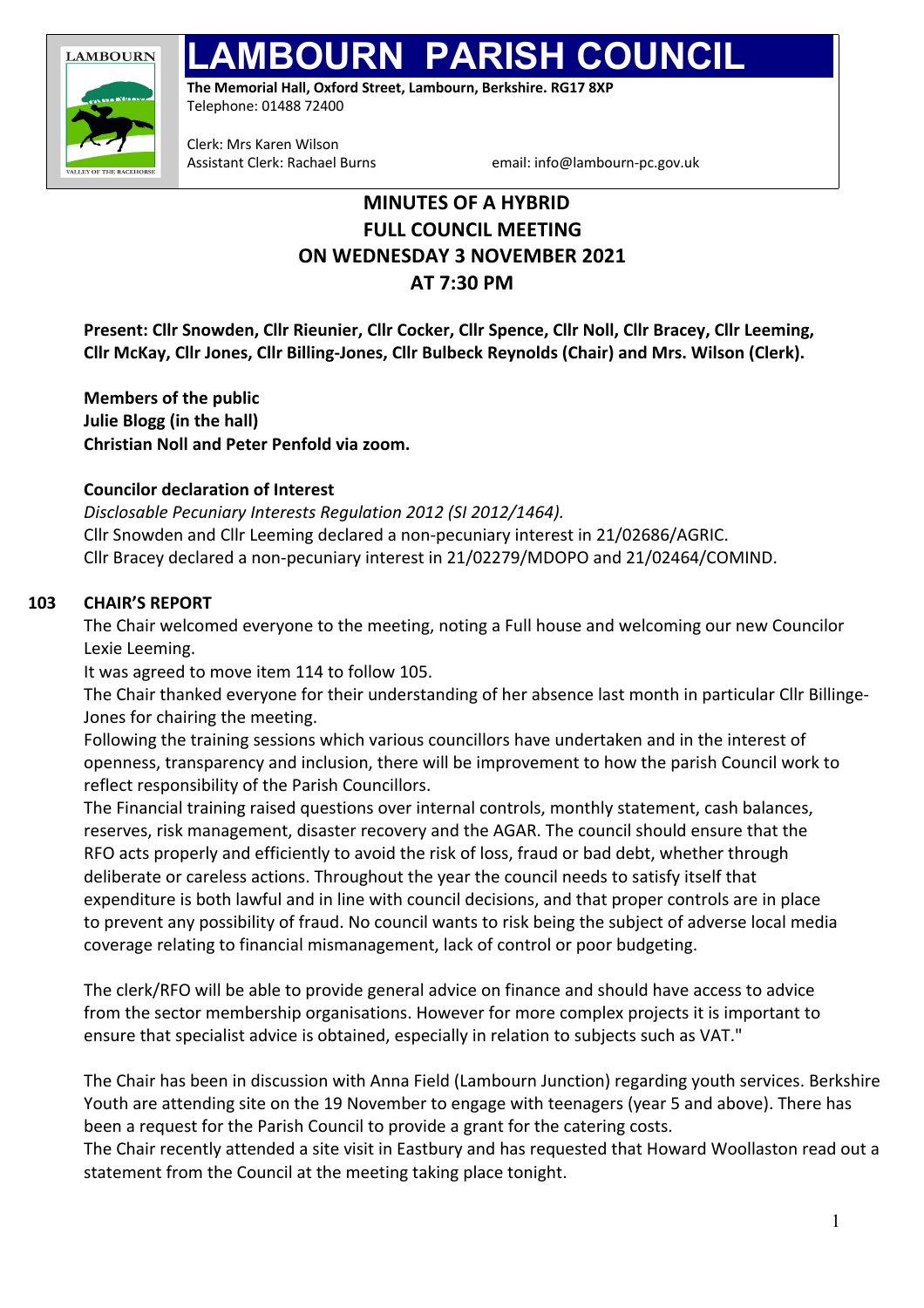#### Copy of the statement:

The site visit was attended by the Chair of the Parish Council whereby it was stated that the applicant had satisfied the officers that they had been living at the horse yard & paddock location for more than 4 years. It was specifically noted that the applicant had been able to register for the Electoral Role at the address. And that they had utility bills for the address going back more than 4 years. It was also stated that there had been multiple complaints made about unlawful building at the location prior to the previous 4 year period, but that "no enforcement notices were served and was dealt with via officer discussions". Therefore we wish to question the Electoral Roll registration, the previous complaints to planning enforcement and the Council's own Core Strategy Development Plan.

With regard to establishing residence for the previous 4 years: getting utilities to a horse vard is not uncommon. Even recreational areas can have water and electricity, but that is all this land was supposed to be used for. A recreational horse yard & paddock. So to be able to get onto the Electoral roll from an address which is only designated as a recreational horse yard would require utilising a non-standard route. Firstly to be eligible to get on to the electoral roll you must have a qualifying address. So how does a recreational horse yard become a qualifying address? Or was the application made under a special category? We therefore ask this committee to refer this back to electoral services to investigate why a nonqualifying address was used to register for the electoral role, or to explain how this address came to be used. Until this is addressed, we still maintain that it would be illegal to certify this as an independent dwelling. To address the previous complaints to planning enforcement: While the planning officers today can only go on what they are presented with for this application for the Certification, the Planning committee have a more wholistic view of the broader picture. Many will be aware that at previous District Parish Council Conferences run by West Berkshire Council in the past 6 years, it has been stated by the planning team themselves that there is insufficient enforcement officers and a backlog which is unachievable to address. Therefore the lack of understanding with regard to the "why" have previous enforcement notices not been issues and "why" have local concerns not been addressed, becomes somewhat clearer. Has the lack of resource in the Council led to members of the community being ignored? And while councillors at the site visit stated that residents have the right to make complaints and alert the Council to issues, in this case, it appears that complaints have fallen on deaf ears. If residents are to have any confidence in the council, they need to know they are being heard, respected and actions are being taken. So we ask the committee to consider failings to properly investigate and document the complaints and outcomes to a public and transparent standard. Furthermore we ask you to consider that if these had been properly investigated with evidence to support, would the application be before you today?

With regard to the AONB: The Council has a Core Strategy Development Plan Document which was adopted in July 2012 and covers until 2026, therefore covering more than the 4 year period leading up to this application. In the Core strategy doc, the AONB is the subject of Policy 5 where it states: the "North Wessex Downs Area of Outstanding Natural Beauty will be a place where the landscape is managed to conserve and enhance its natural beauty in accordance with its national designation." In addition, within the Core Strategy, the objective regarding housing growth states, that homes…" will be delivered in an effective and timely manner, will maximise the use of suitable brownfield land and access to facilities and services and will be developed at densities which make the most efficient use of land whilst responding to the existing built environment." How then, does this application fit into the Council's own Strategy?

Therefore the Lambourn Parish Council makes three requests within our objection to the application for certification. They are:

1. We ask the committee to consider failings to properly investigate and document the complaints made by residents in the years leading up to now.

2. We ask this committee to refer this back to electoral services to investigate the legality of registering this address for electoral roll purposes.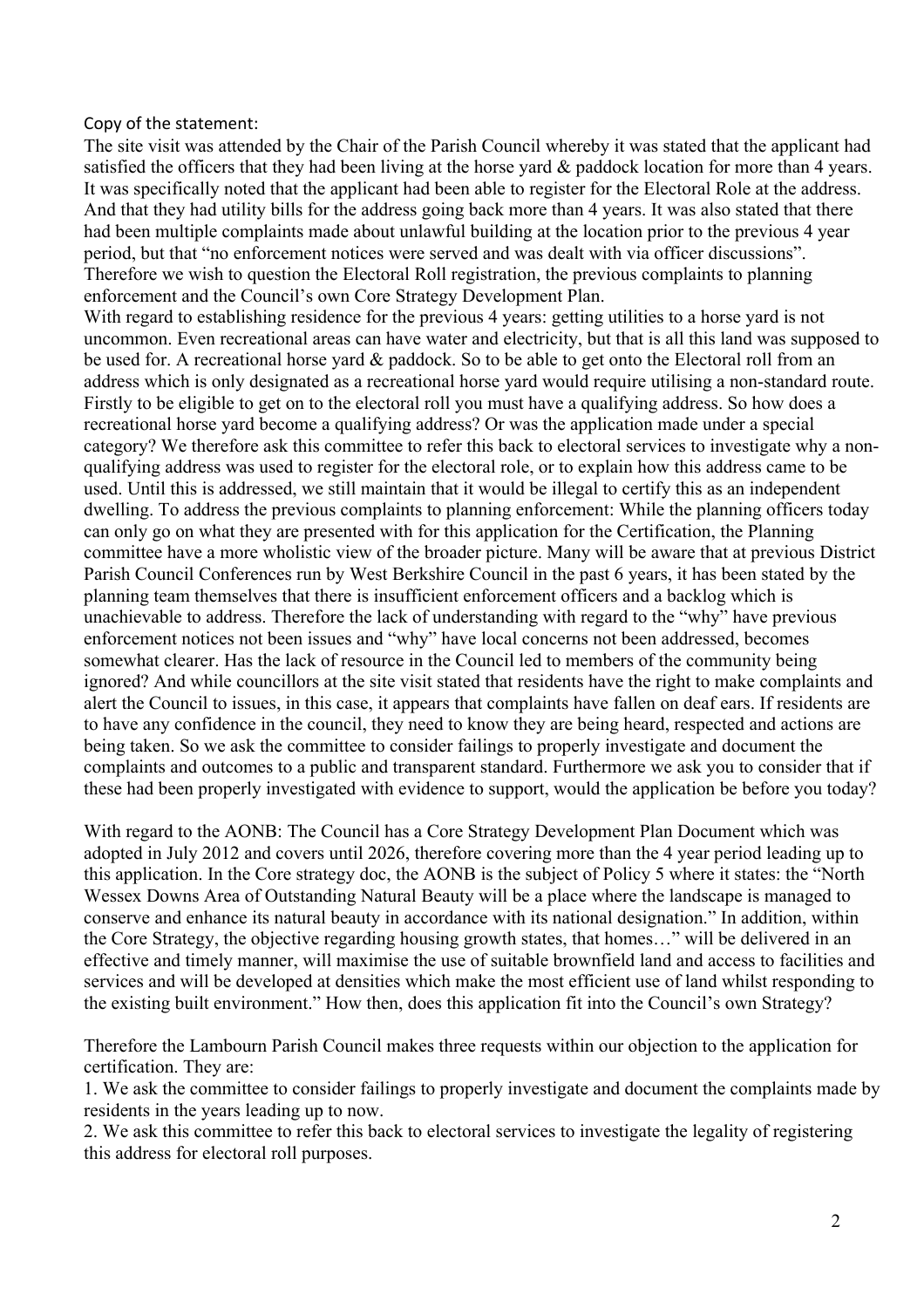3. We ask the committee to not reference this case for future considerations, but rather to act now, in line with the Council's own Core Strategy Development Plan and reject this application as it falls outside all provisions made in its agreed public document.

#### **104 MINUTES OF THE PREVIOUS MEETING**

#### *LGA 1972 Sch 12 para 41(1)*

The minutes of the 6 October 2021 approved and signed. Proposed by Cllr Billinge-Jones and seconded by Cllr Bracey.

#### **105 PUBLIC SUBMISSIONS**

*Public Bodies (admission to meetings) Act 1960.* No Public submissions.

#### **114 WEBSITE**

Proposal from Cllr Rieunier to revisit the approach to providing a fully compliant website for LPC to ensure we meet audit and transparency code requirements. Do we use chose an off the shelf specialist parish council website provider or continue along the bespoke route

## **Cost for off the shelf packages:**

Websitesforparishcouncils.co.uk - £349 set up + £150 per annum hosting Netwiseuk Premier package - either standard £499 + £250 per annum or

premium £599 + £300 per annum

Myparishcouncil.co.uk – no response. Bespoke package in the region £5000 as per specification provided.

Alternatively Lambourn Junction have offered a collaboration with the Parish Council which may provide a cost effective and compliant solution for the provision of a website for the Lambourn Parish Council. This would offer Lambourn Parish Council a formalised arrangement to publish and maintain council information on the lambourn.org website. The contractual arrangement would be between the Lambourn Junction community interest company and Lambourn Parish Council and would regulate the ownership, maintenance, updates and deletion of any information relating to the Parish Council.

The Chair counter proposed that the scope document, which was agreed by the working party, should be sent out to all providers to even the playing field.

#### **Suspension of Standing orders**

Christian Noll prosed that as the Lambourn Junction was a non-profit organization, it could now enter into a legal agreement with the Parish Council to provide web hosting. He proposed a free of charge maintenance and updating, written into the formal agreement, so all compliance issues can be addressed. This could either be hosted on the Labourn.org website or as a separate entity. He felt the better option was to host on the Lambourn.org site to prevent any fragmentation. He confirmed that the website had never been hacked and he was not touting for business, just working from the belief in the community.

#### **Re-instated Standing orders**

The Chair confirmed that HALC had stated that a community website should not host Parish Council pages, but Christian has gone beyond that by offering a separate website to resolve these concerns.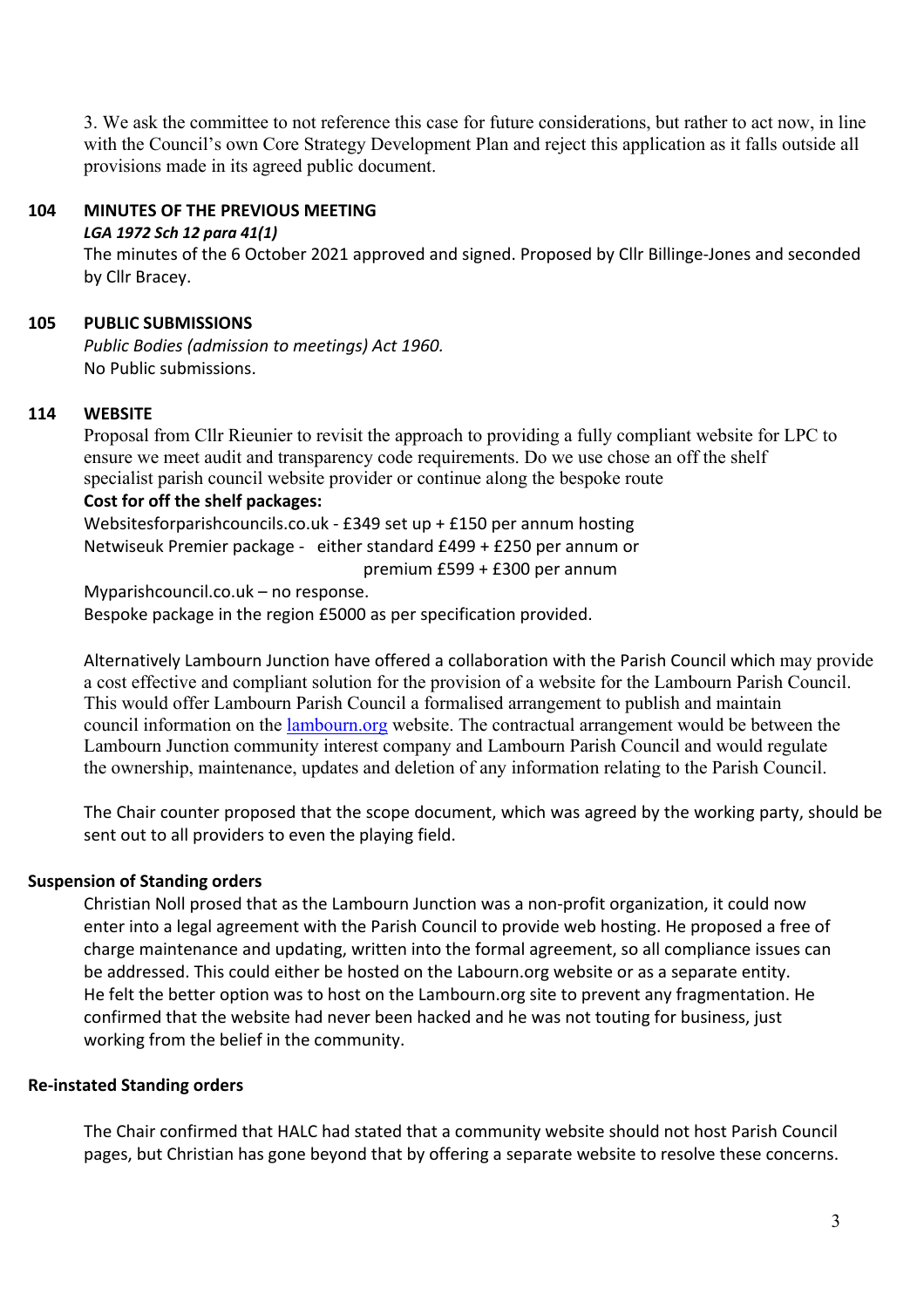Cllr Rieunier confirmed that in the Nov 2020 and May 2021 the lack of website had been noted by the auditor. A temp website was agreed in the interim, but a permanent one should be in place before the next audit visit. The easiest option is the 'off the shelve' Website which is complaint and simply need the Parish Council information uploaded. She also reminded Councillors that the Clerks combined weekly hours was 44 hours, in which this would need to be factored in when considering time allocation. The off the shelve packages meet all the regulations and are updated to ensure compliance. We already have a .gov.uk domain name, what is needed is the design. A bespoke package will be time consuming and more costly, and decisions would need Full Council approval. Cllr Noll asked for the Clerks input. She replied that the less time consuming would be an off the shelf package. The Chair proposed a working group to work on the content. A discussion was held on whether the Parish Council would need Facebook, Twitter feeds or on-line booking, but this could be added in at a later stage.

#### **Suspension of Standing Orders**

Christian confirmed that a lot of the information s already existing on the Lambourn.org website as it already posted that invitation and minutes. When asked he confirmed that a bare bones site could be created in 2 days.

#### **Re-instated Standing Orders**

Cllr Cocker proposed that a decision was made tonight to prevent this the wrath of the auditor. She proposed that a Parish Council Website should put the Parish Council first, not be hidden in pages of a hosted website, thus strongly supported Cllr Rieuner's proposal of an off the shelf package.

A vote was taken and by a vote of 6 to 4 (Chair abstained) it was democratically decided to accept Christians offer of hosting a website. Cllr Billinge-Jones and Cllr Jones will work with Christian to confirm design and content.

The Chair confirmed that Cllr Billinge-Jones and Cllr Jones would have delegated authority to confirm whether a separate website or hosting on the Lambourn.org website would be best.

#### **106 PLANNING APPLICATIONS**

*Town and Country Planning Act 1990.*

*(Please note in planning matters the Parish Council acts as the consultee of the Principal Authority, West Berkshire Council. The Principal Authority being the deciding body).*

**21/02279/MDOPO - Land Adjacent to Lynchets View Road Known As Upper Lambourn Road Upper Lambourn** - Discharge of Planning Obligation on approved application 03/00155/FUL for the proposed sale of land edged red for residential development, subject to planning. **Action VR + SC. Object. This is a matter for the legal team not a planning issue. The is insufficient information to make an informed decision.**

**21/02464/COMIND - Former Lambing Barn and Land, Sheepdrove Organic Farm** - Use of the application site for wedding ceremonies and receptions for 5 months a year, including the erection of a tipi for 5 months a year, use of the former Shepherd's rest as a Registrar's Office, use of the open sided former lambing shed to host wedding ceremonies, use of hardstanding apron for car parking and use of land adjoining the tipi for the overnight camping of guests. **Action MBJ. By a vote of 8 – 2 (1 abstain) agreed to Objection. Access via a single track, Enforcement of EH conditions, Volume of guests.**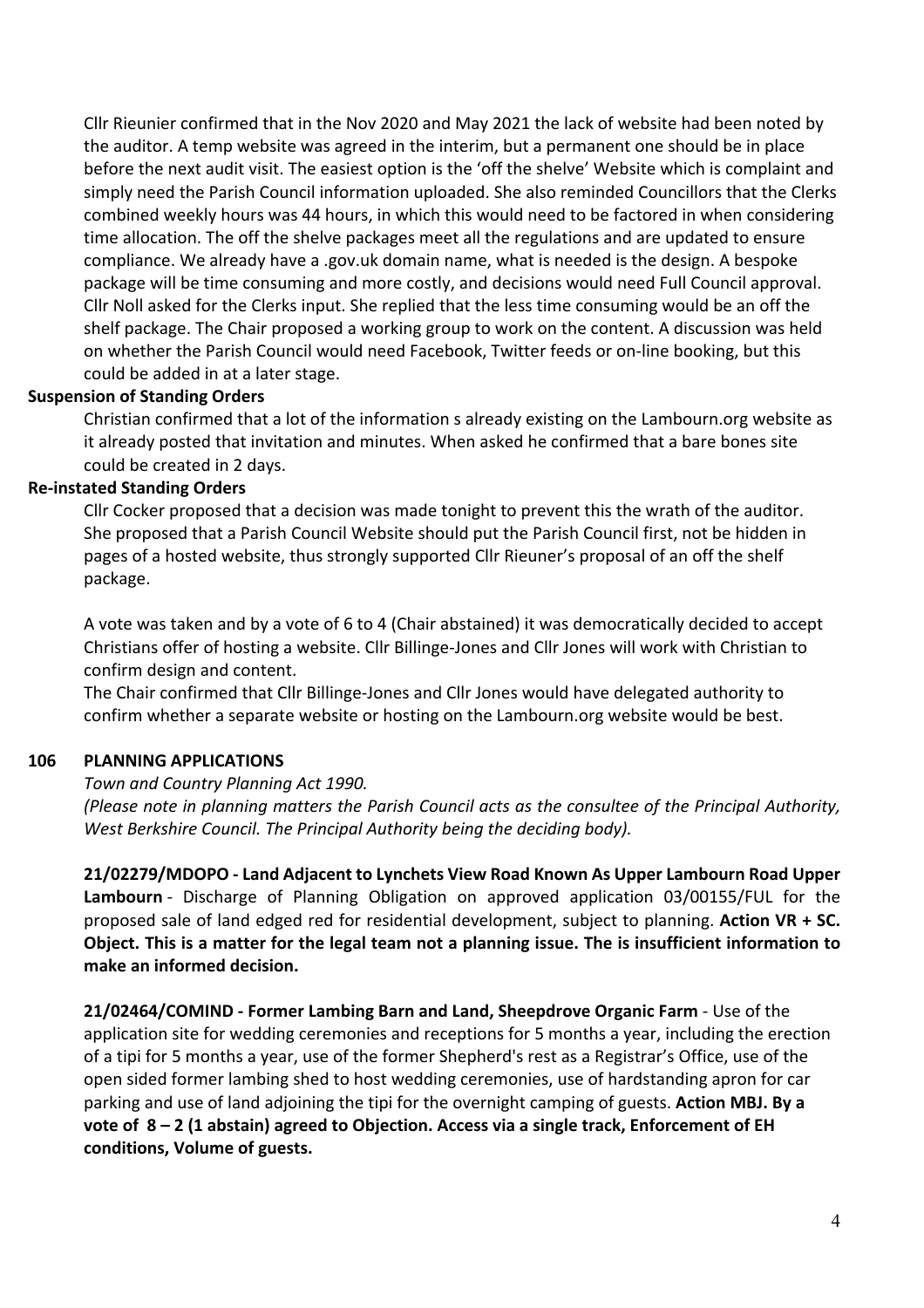**21/02487.FUL – Sheepdrove Organic Farm, Warren Farm, Sheepdrove, Lambourn** - Change pf use of unit from agriculture to mechanic workshop (sui generis), **Action MBJ. No Objection.**

**21/02589/FUL – Rowdown Farm Buildings, Rowdown, Upper Lambourn** - Change of use of agricultural workshop building to flexible commercial uses (Class E). **Action VR + LL. Support, Employment opportunity, Positive investment in the community, General improvement to facilities available to residents.**

**21/02620/HOUSE – 1 Batten Cottage, Ermin Street, Lambourn Woodlands –** New porch and amendments to window fenestration. **Action SC. No Objection**

**21/02638/LBC2 – Hare House, Hill Drop Lane** - Section 19: Variation of Condition 2 - Ecology of approved application 20/02673/LBC2: Listed building consent for the retention of unauthorised works for change of plain tile to the existing main roof and side extension and the change of slate on the rear catslide roof, in materials to match original, **Action BJ. No Objection.**

**21/02668/FUL – Hunt Kennels Farm, Ermin Street , Lambourn Woodlands –** Demolition of existing kennel facilities and erection of Class B8 commercial building**. Action SC + BJ. Objection Wrong classification B8 should be** E(g)(iii) **in a site within the AONB. Outside designated employment area, rural permissions granted on 82/17205/ADD has lapsed. This is agricultural land, building should be agricultural not industrial**

**21/02686/AGRIC – Land Adjacent Top yard at Saxon House, Upper Lambourn** – Application to determine if prior approval is required for a proposed agricultural storage barn. **Action VR. Refer back. This is a matter for the legal team due to insufficient information.**

## **107 PLANNING CORRESPONDENCE**

**21/01384/COND1 - Hare House, Hill Drop Lane, Lambourn Woodlands, Hungerford. -**Application for approval of details reserved by conditions 3 (schedule of materials),5 (areas of glazing),6 (inspection of works) and 7 (details of specific features) of planning permission 20/02969/LBC2 - Internal and external alterations for the conversion of the former public House into a dwelling following an approved change of use application, along with associated landscape works. **APPROVED.**

**20/01264/FULMAJ – Fognam Farm, Upper Lambourn.** - Equine pre-training, rest, rehabilitation, and recuperation facility for racehorses, including removal of existing building, erection of new three-bedroom managers house, garage store building with office above, 2no. staff accommodation units, conversion of existing building to form 28no. Stables, new horse walker, new lunge pen, all weather turns out and canter track. **Objection. Inadequate protection of AONB and SSSI site. Lack of proper information provided regarding this site e.g. Transport survey and Design & Access statements). APPROVED.**

**Cllr Cocker noted that Cllr Rieunier received favourable comments on her presentation to West Berkshire Council.**

**21/02168/CLASSR – Sheepdrove Organic Farm, Warren Farm, Sheepdrove, Lambourn -** An application to determine if prior approval is required for a proposed: Change of Use from Agriculture to Flexible Commercial Use under Schedule 2, Part 3, Class R of GPDO. **Planning permission s not required.**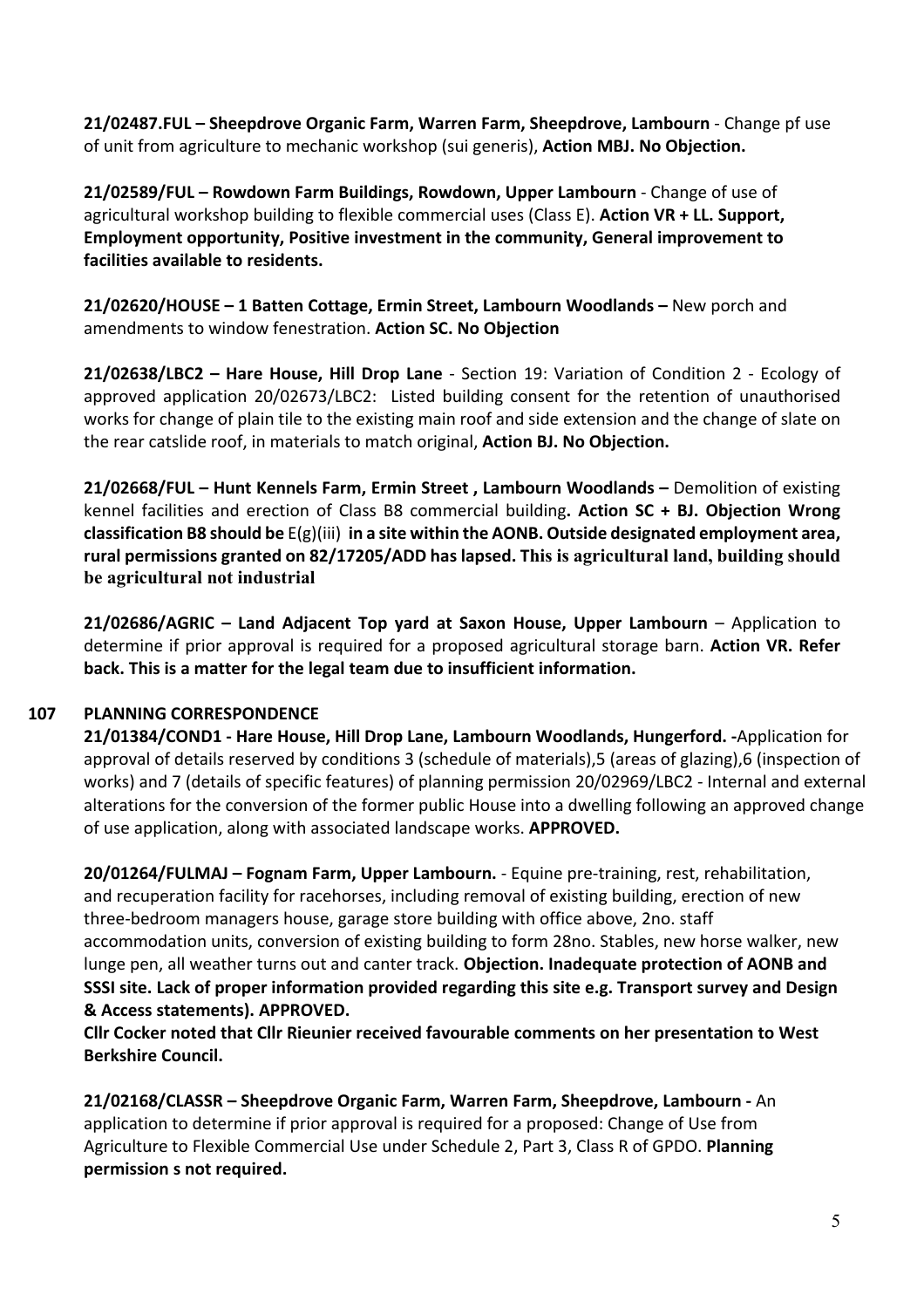**21/01778/FULMAJ - Neardown Stables, Neardown, Road known as Upper Lambourn Road, Upper Lambourn - Retrospective** application for converted container for accommodation. **No Objection. REFUSED.**

**21/01786/OUTD – Upshire House, Greenways, Lambourn -** Outline Planning Permission for a 3 bedroom dwelling to accommodate a racehorse trainer. Matters to be considered: Access; Appearance; Layout; Scale. Section 73 application to vary condition 14 (vehicle access) of planning permission 21/00370/OUTD. **Objection Access to stables must use Hungerford Hill**. **APPROVED**.

**21/01097/COMIND – Land at New Barn Farm, Wantage Road, Lambourn** – Construction of woodchip surfaced gallop with rails and associated landscaping and mitigation planting (part retrospective). **Amended location plan and further landscaping information received**.

**21/02245/HOUSE – 7 Walkers Lane, Lambourn** - Two storey front and rear extension. No Objection. **APPROVED**.

**2101896/MDOPO -Windsor House, Crowle Road, Lambourn** - Modification of Planning Obligation on Approved Application 79/11051/ADD - To discharge Clause 2 of the s.52 (now S106) agreement dated 3 August 1979. This application is made under Section 106A of the Town and Country Planning Act. **Application Withdrawn**.

21/02038/FUL - Uplands, Road Known as Drain Hill, Upper Lambourn - New horse track entrance and gate. **No Objection. APPROVED**.

**21/02013/HOUSE – 4 Sheepdrove Road, Lambourn** – Two storey side extension – **No Objection. APPROVED.**

**21/026160/HOUSE – 1 and 2 Land End Cottages, Ermin Street, Woodlands St Mary -** Side extension to 1 Lane End Cottages, internal alterations to provide larger kitchen to 2 Lane End Cottages, reposition outbuilding and rearrange off-road parking to provide additional parking for both dwellings. **No Objection. APPROVED.**

**21/02254/PACOU -** Sheepdrove Organic Farm, Warren Farm, Sheepdrove, Lambourn - Application to determine if prior approval is required for a proposed: Change of Use of Agricultural Buildings to a flexible use within Storage or Distribution (Class B8), Hotels (Class C1),

Commercial/Business/Service (Class E), or until the end of July 2022, uses previously classified as Assembly and Leisure (Class D2) - Proposed change of use of 2 units within an existing agricultural building at Sheepdrove Organic Farm to a flexible commercial use, namely Class E(g)(i-iii) of the Use Classes Order in accordance with Schedule 2, Part 3, Class R of the Town and Country Planning (General Permitted Development) (England) (Order) 2015 (the GPDO).

**Prior Approval is Not Required by the Local Planning Authority, for the proposed development.**

## **108 DISTRICT PARISH CONFERENCE**

Cllr Cocker to provide feedback from the District Parish Conference**.**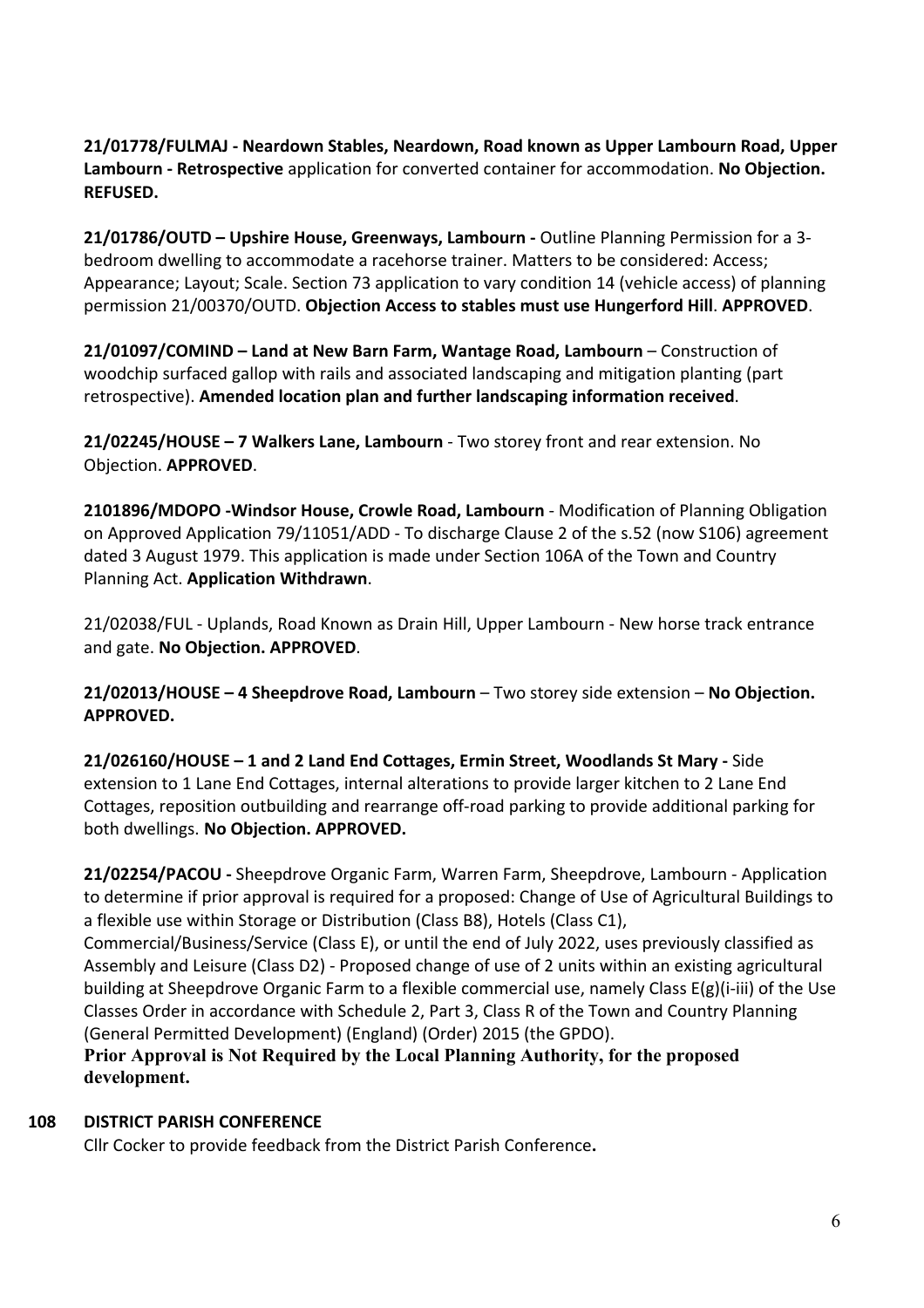Cllr Cocker has the minutes, and they are available on request from the Clerk. The main point too note was the Police speed watch which is being launched today. Limited equipment is available to be loaned but the expectation is for Councils to purchase their own but then authorisation is still required for it to be used.

#### **109 BOSA COMMITTEE**

Feedback from the BOSA meeting held on the 20 October 2021. No feedback

#### **110 FINANCE COMMITTEE**

Feedback from the finance meeting held on 3 November at 6pm. Covered in the Chari report.

#### **111 LOCAL NEIGHBOURHOOD DEVELOPMENT PLAN**

*Neighbourhood Planning Act 2017*

- 1. A Landowners'/Land managers' online Survey will be issued shortly.
- 2. The LNDP's Minutes Secretary, Sara Moule has retired. We wish Sara well and are looking for a replacement.
- 3. The LNDP SG are looking at the implications of WBC's presumption that all NDP's will allocate housing sites in their designated areas. Once the SG has all the information needed, members will make a presentation to LPC. The local allocation of housing could, in future, become a responsibility of the Parish Council, albeit via the LNDP SG.

Cllr Cocker asked for all to note point 3.

#### **112 MONTHLY ACCOUNTS**

## *LGA 1972 s150 (5)*

These are the invoices due for payment:

| Salaries                    |         |                    | £3 922.94     |
|-----------------------------|---------|--------------------|---------------|
|                             |         | <b>Expenditure</b> |               |
| November Full               | Cost    | to date            | <b>Budget</b> |
| Scofell                     | £997.99 | £5,156.29          | £9,979.92     |
| Countryside                 | £799.20 | £4,129.00          | £7,992.00     |
| Mike Billinge-Jones         | £14.39  |                    | £1,500.00     |
| Paddock Rental              | £520.00 | 0                  | £520.00       |
| Poppy Appeal                | £30.00  | 0                  | £35.00        |
| Carol Lowman                | £9.00   | 550                | £13.00        |
| <b>Viking Direct</b>        | £131.35 | 550                | £13.00        |
| Information                 |         |                    |               |
| <b>Commissioners Office</b> | £40.00  | 741.75             | £1,000.00     |
|                             |         |                    |               |
| <b>Standing Orders</b>      |         |                    |               |
| Pension                     | £817.91 | £5,131.07          | £12,200.00    |
| Hall water                  | £32.66  | $-£454.15$         | £700.00       |
| <b>Hall Electricity</b>     | £94.00  | £402.85            | £1,200.00     |
| S/L Electricity             | £651.62 | £2,688.75          | £6,000.00     |
| ВT                          | £18.00  | £1,600.00          | £1,423.00     |
|                             |         |                    |               |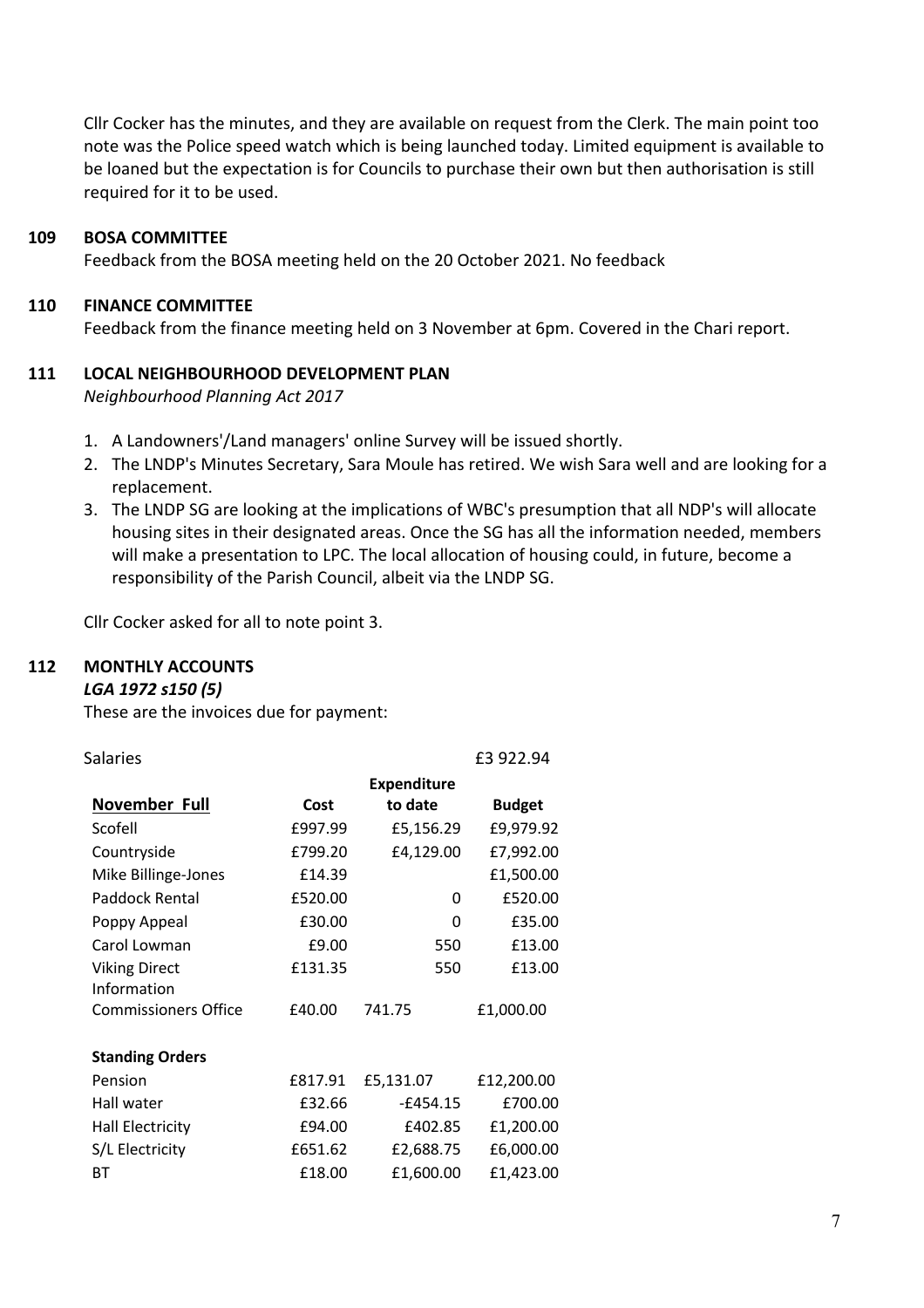**[Post meeting note: Agreement by quorate of Finance committee as this was not discussed and agreed by Full due to time constraints, but no concerns raised regarding the payments of expected expenditure].**

## **113 THEO HARRIS MEMORIAL TRUST**

Proposal to confirm whether the Parish Council accept a nomination of the Chair being an ex-offico member to Theo Harris Memorial Trust. Cllr Cocker explained that the trust was set up in 1974 with education as the priority (educational grants). The vicar and Chair of Lambourn Parish Council are exoffico members, along with other trustees. The responsibility is to attend 1 meeting per year. Resolved to include this as part of the responsibility of the Chair for future records. Unanimously agreed.

## **115 REMEMBERANCE SUNDAY**

Proposal to confirm attendance of the service and laying of the wreath. Resolved that Cllr Snowden will lay the wreath on behalf of the Parish Council.

## **116 WEST BERKSHIRE ENGAGEMENT**

Proposal to request a volunteer to co-ordinate with WBC following the engagement consultation. The areas they are focusing on are Communication, Engagement, Customer service, Resources and Planning. The Chair has request 1 Councillor per section, but West Berkshire Council team have confirmed that they will all be dealt with together to reduce resources and time commitment. Resolved that the Clerk would represent the Council.

## **117 WEST BERKSHIRE DEMAND RESPONSIVE TRANSPORT**

Proposal for a volunteer to enter discussion with Neil Bateman, transport planner, Stantec regarding on demand transport within Lambourn.

Cllr Billinge-Jones volunteer to represent the Parish Council.

## **118 REQUEST TO MOVE A DOG BIN**

Request received from a resident to move the dog bin outside their house and ensure the bis are emptied as per contract. In the interest of time, this was referred to the BOSA committee for decision via email.

## **119 CHRISTMAS TREES IN BRACKET (HIGH STREET)**

Proposal from the Clerk to confirm whether the Parish Council are going to be installing Christmas trees in the High Street.

## **Suspension of Standing Orders**

Julie Blogg confirmed that the trees would need to be cut and shaped to fit into the brackets. Lights would be good but confirmation would be required of the residence being home to plug them in. The Chair proposed that the Clerk look into the logistics and put a proposal together.

## **120 CHRISTMAS GATHERING AND OFFICE OPENING HOURS**

Proposal for the Clerk to discuss Christmas gathering/meal for the Councillors and staff and office hours over the festive period.

By a vote of 7 agreed to hold a summer gathering instead of a Christmas gathering. The Clerk will be allowed a budget of £180 for staff Christmas dinner/gathering.